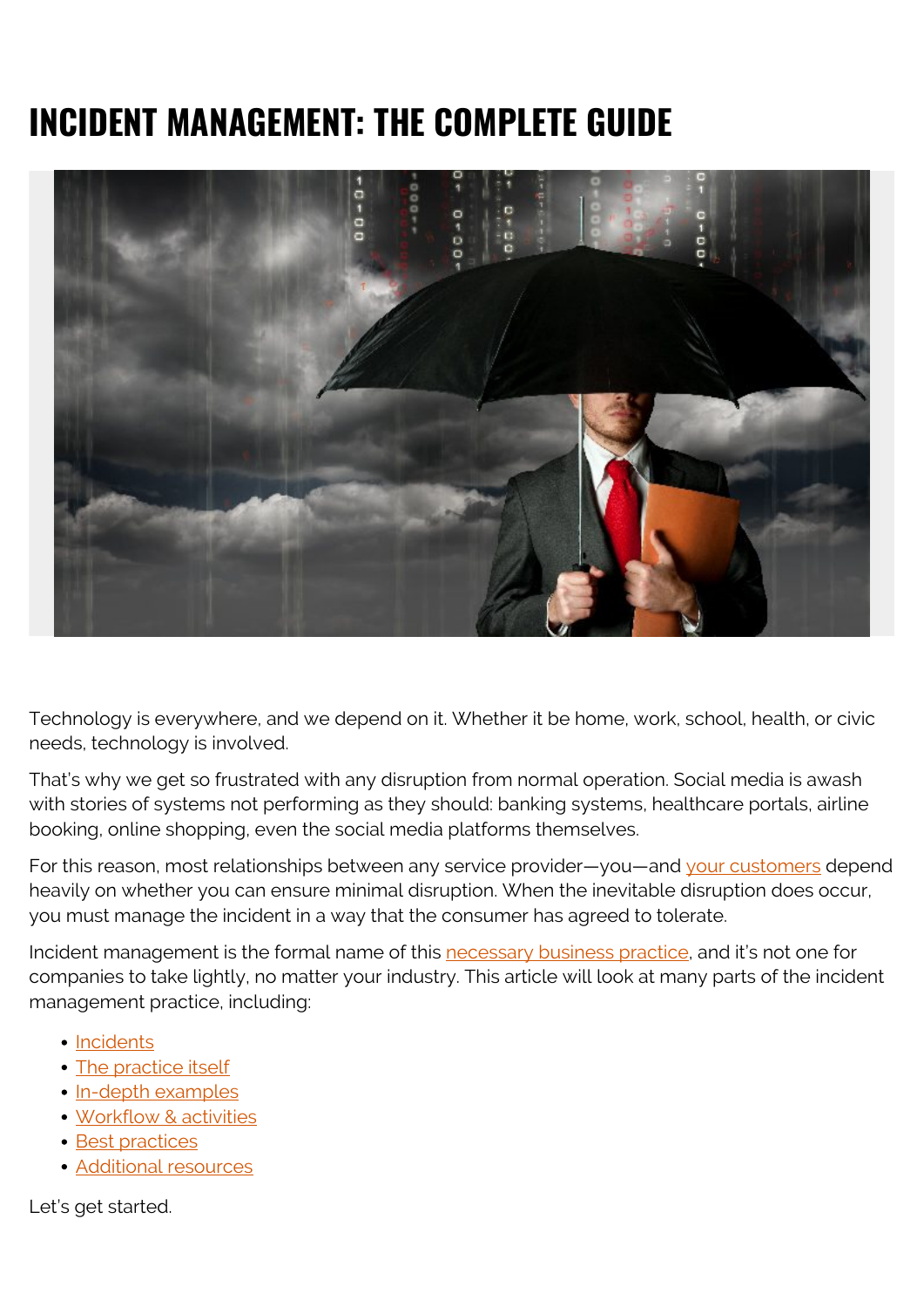# **What is an incident?**

When it comes to ensuring that operational services provide value to customers, incident management is among the most important disciplines. [ITIL® 4 defines](https://blogs.bmc.com/blogs/itil-incident-management/) an incident as:

*An unplanned interruption to a service or reduction in the quality of a service.*

Here are some other definitions:

- [ISO 20000](https://blogs.bmc.com/blogs/iso-20000-vs-itil-whats-the-difference-and-how-are-they-related/) defines an incident as an unplanned interruption to a service, a reduction in the quality of a service, or an event that has not yet impacted the service to the customer or user.
- [VeriSM](https://blogs.bmc.com/blogs/verism-introduction/) broadens the term "issue" to covering situations when a customer perceives a service interruption, as well as actual interruptions.

How a service provider handles incidents plays a very significant role in determining [customer](https://blogs.bmc.com/blogs/customer-satisfaction-csat-service-desk-metric/) [satisfaction](https://blogs.bmc.com/blogs/customer-satisfaction-csat-service-desk-metric/). Here are some examples of an incident in an online system:

- Users not being able to log in
- The system's lack of responsiveness to commands
- Perceived slowness compared to normal
- Corrupted or hacked data

Of course, not all incidents are visible to the end user. But they still require your attention.

# **What is incident management?**

The purpose of the incident management practice is to minimize the negative impact of incidents by restoring normal service operation as quickly as possible.

Whether it's a crashed laptop, corrupted data or a painfully slow application, how we respond and deal with the interruption to service indicates whether we have an optimal incident management process.

This practice can be handled by an individual, teams or multiple organizations depending on the scale. Successful organizations designate a specific [Incident Commander \(IC\)—](https://blogs.bmc.com/blogs/incident-commander/)one person who is responsible for leading a temporary cross-functional team to focus all energies and attention towards a swift resolution.

Your company's ability to quickly address incidents is a key factor in:

- User and customer satisfaction
- Your credibility and reputation
- The [value you create](https://blogs.bmc.com/blogs/it-service/) in your relationships

Clearly, these are areas you must excel at—making incident management a critical activity. At its most essential, incident management involves two main activities:

- 1. Record
- 2. Manage

Once you identify, or get notified of, the incident, you would capture just enough information about it, including description, time, and source. This record then becomes the basis for analysis and decisions on managing the incident, including: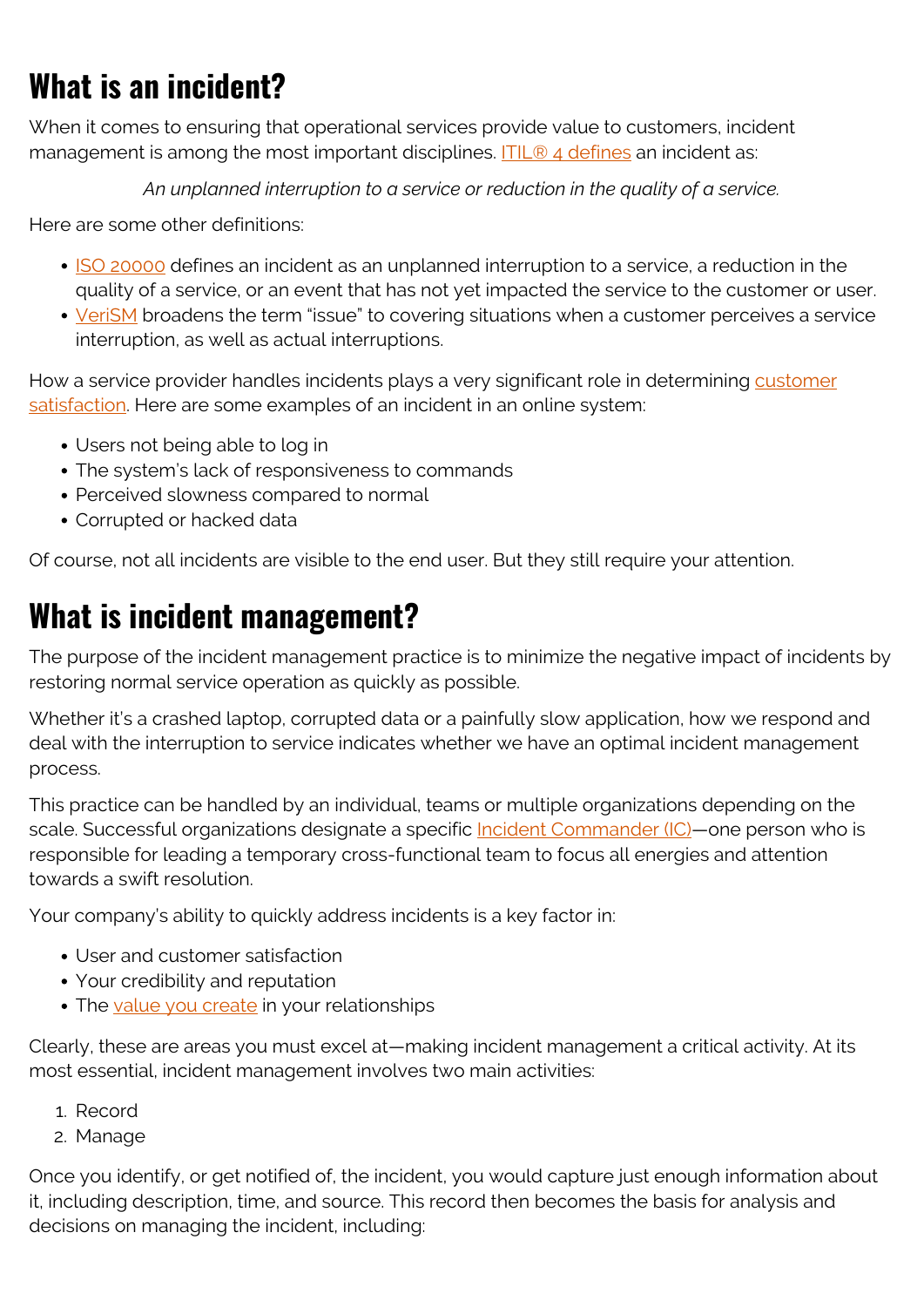- Communication
- Resolution
- Escalation
- Handoff to other processes

The classic incident management activities as outlined in ITIL 4 are seen below:



Successful incident management

relies on having a clear understanding of what the customer agreed to or is willing to tolerate regarding the duration and handling of any particular incident. This is usually defined in [service level](https://blogs.bmc.com/blogs/sla-template-examples/) [agreements](https://blogs.bmc.com/blogs/sla-template-examples/) (SLAs) or contracts, which include timelines for responding and resolving incidents based on some criteria, usually [priority, as a function of impact and urgency](https://blogs.bmc.com/blogs/impact-urgency-priority/).

As the service provider, how you structure your organization to handle different types of incidents is a major driver in your incident management execution:

- **Some incidents may be repeatable, with their causes known.** In these cases, you can define and use incident models for handling and resolution. An incident model is a repeatable approach to managing a particular type of incident. Models help reduce both [resolution time](https://blogs.bmc.com/blogs/mttr-mean-time-to-resolve/) and the learning curve for new employees.
- **Where a solution to an incident is not easily found, a workaround may be applied** to try and lessen the impact and/or probability of recurrence. Workarounds, such as restarts or reconfigurations, can quickly restore services back to an acceptable level of quality.

(Importantly, incident management is [different from problem management](https://blogs.bmc.com/blogs/incident-management-vs-problem-management-whats-the-difference/), which focuses on how you handle the problem in the future.)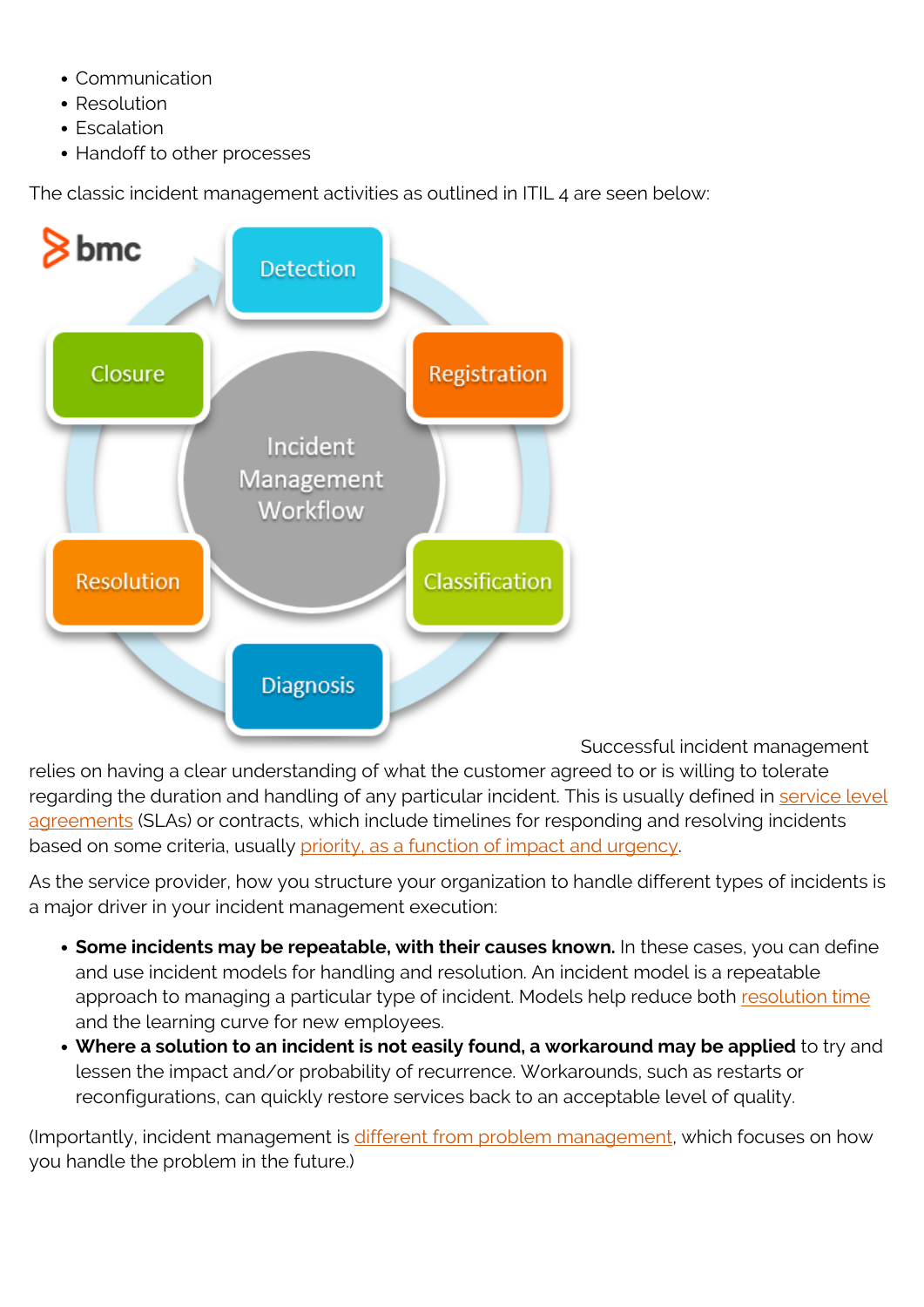# **Examples of incident management**

We'll put this theory into practice.

These three incident scenarios can provide a good picture on how best to handle common service interruptions, using good practices and standards.

#### **Single user-related incident**

Ben, who's recently been promoted from [customer care](https://blogs.bmc.com/blogs/customer-service-vs-technical-support/) to marketing agent, is trying to log into the company's CRM to check on some new leads. Unfortunately, his credentials are not going through. He tries to reset his password and still nothing works. He decides to reach out to the IT helpdesk via phone.

Tiffany, [a help desk agent,](https://blogs.bmc.com/blogs/service-desk-support-analyst/) takes Ben's details and logs them into the helpdesk system, verifying that he works for the company. She then proceeds to log into the CRM administrator module and checks on his profile. It seems that some changes to his profile were not executed correctly, leading to the error.

She verifies the requested changes and proceeds to correct them. She then asks Ben to try log in, and he is successful!

Ben continues with his work as Tiffany proceeds to close the record on the helpdesk system which sends a satisfaction survey to Ben. He happily gives her a 5-star rating.

Tiffany proceeds to check a sample of related changes for CRM profiles assigned to the same agent who handled Ben's profile. Fortunately, it seems the rest were well executed. "No problem ticket required!" she happily sighs.

#### **Multi-user service incident**

The service desk manager Hilda notices an uptick in calls—her entire team is now fully engaged talking about the same thing. "It's the invoicing system. Employees are unable to submit their timesheets," remarks one of her staff.

Being the second Friday of the month, Hilda knew that the majority of staff will submit their timesheets today, so it's going to get crazy. She immediately rings up the IT manager who confirms that the system experienced a database error which they are working on. An incident ticket has already been logged on the ITSM system by his lead systems engineer.

Hilda notifies her team and then logs into the [ITSM system](https://blogs.bmc.com/blogs/it-ticketing-systems/) to post a bulletin about the invoicing system issue. Her team immediately works to relate all the received records to the single incident ticket so that closure can be managed centrally. 20 minutes later, Hilda gets an update from the IT Manager that the system is now working, so she carries out a spot check with two employees who confirm that they are now able to submit their timesheets.

She updates the bulletin and settles back to daydreaming about the weekend.

But she knows come Monday, the incident and problem management review huddle will have a new talking point.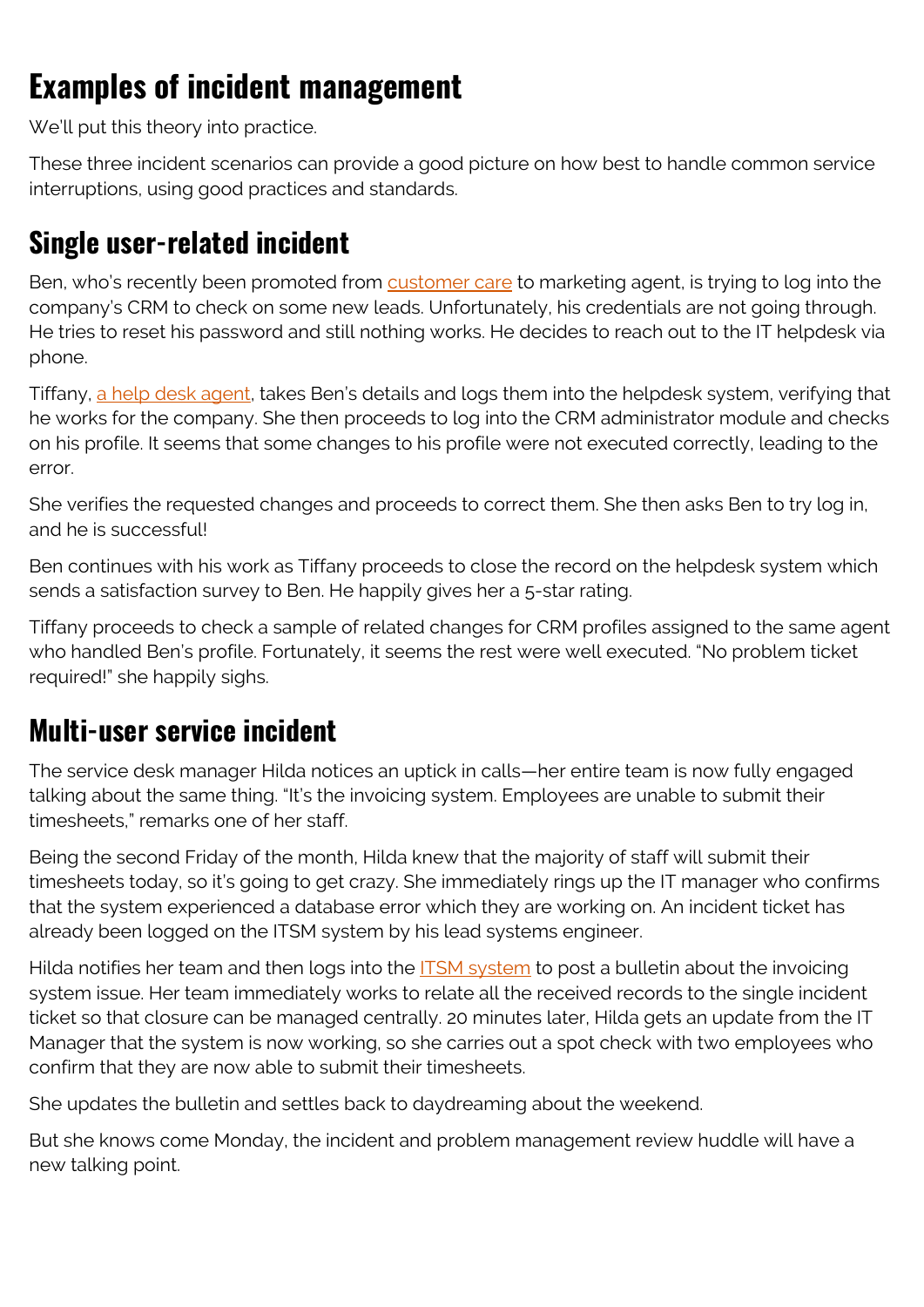# **Major IT service incident**

"Oh no!" Blake the [NOC engineer](https://blogs.bmc.com/blogs/noc-engineer/) exclaims.

Everyone turns towards him as he pointed at the main screen. Half the nodes are now flashing red—yikes. Sheryl, the NOC manager for this cloud provider, figures it's either a core switch or hypervisor issue that's affecting half of their clients' [virtual machines \(VMs\)](https://blogs.bmc.com/blogs/containers-vs-virtual-machines/).

Blake logs the incident on their ITSM system, categorizing it as a major incident. Sheryl gets on the phone and sets up a conference with the cloud admins and the network administrators.

This will require all hands-on deck. The PR manager is looped in to the conference call, as he'll need to inform clients and manage the coming social media storm.

The cloud admins soon realize that it was [a bug](https://blogs.bmc.com/blogs/patch-hotfix-coldfix-bugfix/) on the hypervisor. They immediately reach out to the vendor by phone. To support this, the Cloud Admin lead raises a P1 ticket on their service portal.

By now, things are getting heated.

Calls flood the call center. The CEO is now involved, making personal calls to the leadership of the affected clients. The vendor wasn't responding as quickly as possible, but the CTO is already two steps ahead and triggered the [disaster recovery plan](https://blogs.bmc.com/blogs/disaster-recovery-planning/). The VM backups were spun on different servers and the incident was resolved in a few hours.

The following week, Sheryl would be seated at the problem management review meeting looking at feedback from the vendor as part of [root cause activities.](https://blogs.bmc.com/blogs/root-cause-analysis/) Her incident report featured heavily, and she foresees lots of changes ahead in order to ensure such a disruption does not again happen.

### **Incident management workflow & activities**

You can see from these examples that any number of activities might help—or hurt—your attempt to address an incident.

In order to handle incidents in a way that meets the needs of customers and relevant stakeholders, your IT team will perform a [variety of activities](https://blogs.bmc.com/blogs/itil-v3-incident-management/), generally in this order: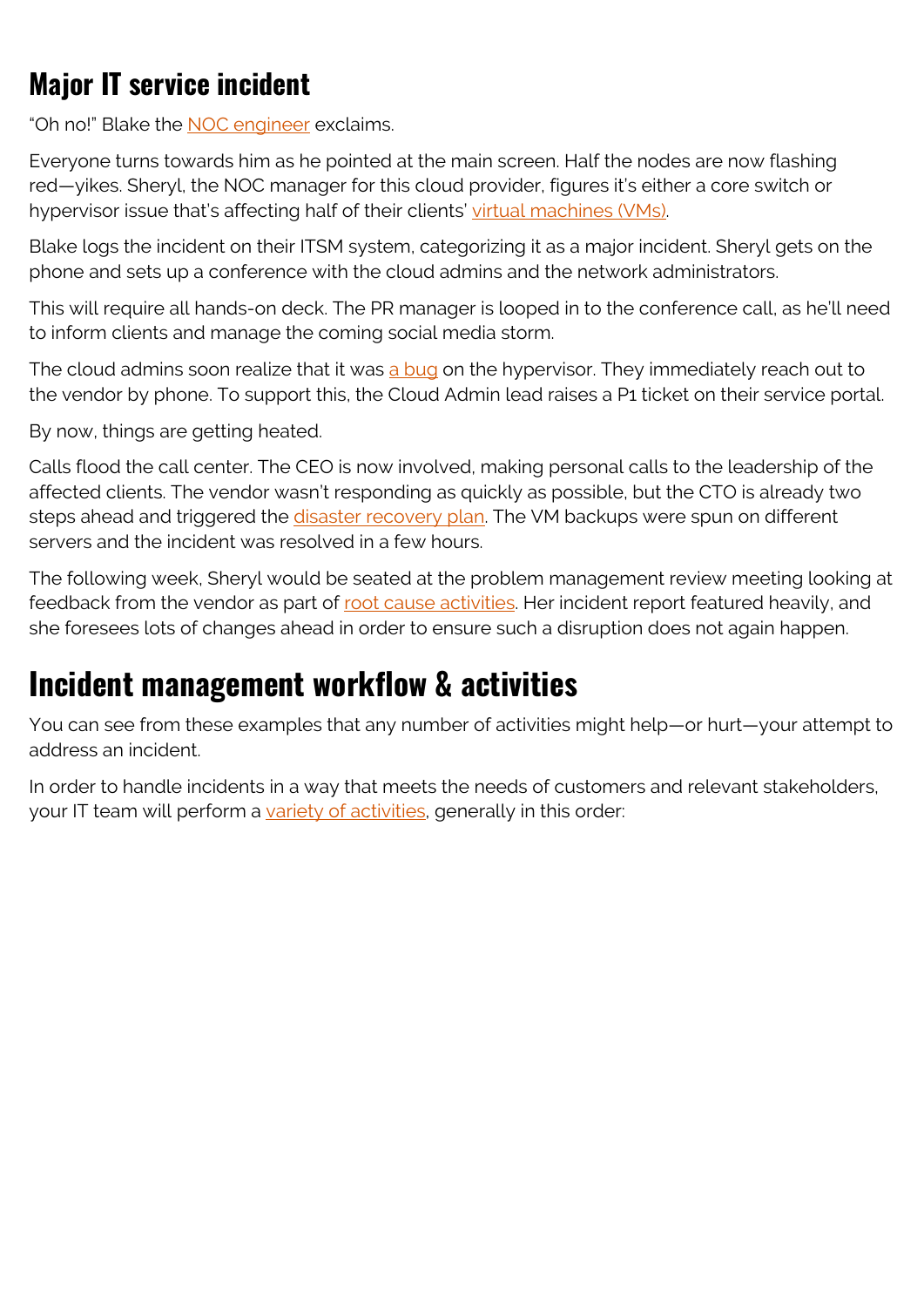# bmc

# **Incident Management**

Activities in successful incident management



#### **1. Detect the incident**

Incident detection usually happens in one of two ways:

- A user reports a service issue and the service provider validates it as an incident.
- The service provider identifies an incident from alerts or trends from the components used to provide the service.

### **2. Log the incident**

The service provider logs the incident. This should register it in a system for purposes of proper management, including:

- Assigning the right handler to the incident
- Tracking the handling progress, particularly the timelines

### **3. Classify the incident**

In the incident classification phase, the service provider categorizes the incident in terms of:

- Type
- Impact, as in who and what is affected
- Urgency, or the speed required for resolution
- Priority, with regard to business and customer perspectives

Classification is useful for accelerating the process of identifying:

- Who should handle the incident
- What model, if any, is best suited
- Whether existing workarounds can be used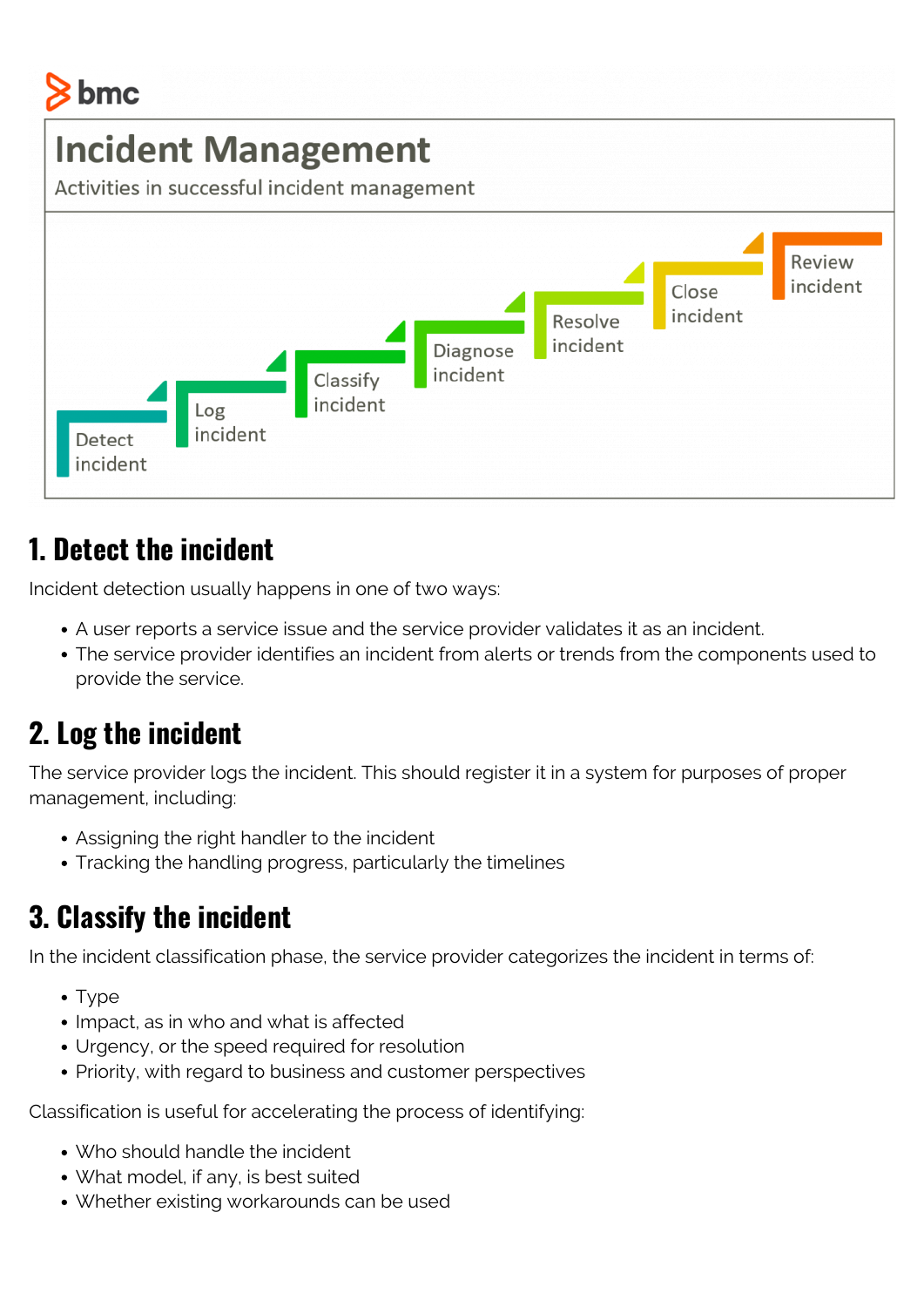# **4. Diagnose the incident**

During incident diagnosis, the service provider investigates in order:

- Identify what has gone wrong
- Determine the fastest way to recover normal service

Diagnosis can be done by one person (handler) where the symptoms relate to a previously known and documented incident. But, for more complex and/or relatively new incidents, a team of crossfunctional representatives, [known as a swarm,](https://blogs.bmc.com/blogs/swarming-support-tiered-support-differences/) may conduct a joint investigation.

Diagnosis may result in an update to the classification of the incident.

#### **5. Resolve the incident**

Incident resolution refers to when the solution is applied—be it a workaround or a permanent fix. Resolution can take one or several forms:

- Implemented automatically
- Documented for the end user to apply it by themselves
- Handled by the support team
- Forwarded to a more skilled unit or even the vendor

Depending on the length of time the incident is taking and its classification, communication with affected users and stakeholders must be carried out in parallel, informing them of status and timelines.

If your resolution efforts are not bearing fruit at the required speed, you may need to backstep to diagnosis or trigger the disaster recovery plans.

#### **6. Close the incident**

Once the incident is resolved, formal incident closure of the record takes place. Closure might require:

- Communicating and confirming from users that the service experience is normalized
- Billing of handling activities
- Updating configuration information where required

#### **7. Review the incident**

During the incident review, sometimes known as an *incident postmortem*, the process owners or management may review how the incident was handled to determine what was done right and what went wrong. Both are useful in future incidents by illustrating what activities might need to be changed or reinforced.

Review can usher in process activities from other ITM practices such as:

- [Problem management](https://blogs.bmc.com/blogs/itil-problem-management/)
- [Service level management](https://blogs.bmc.com/blogs/itil-service-level-management/)
- [Information security management](https://blogs.bmc.com/blogs/introduction-to-information-security-management-systems-isms/)